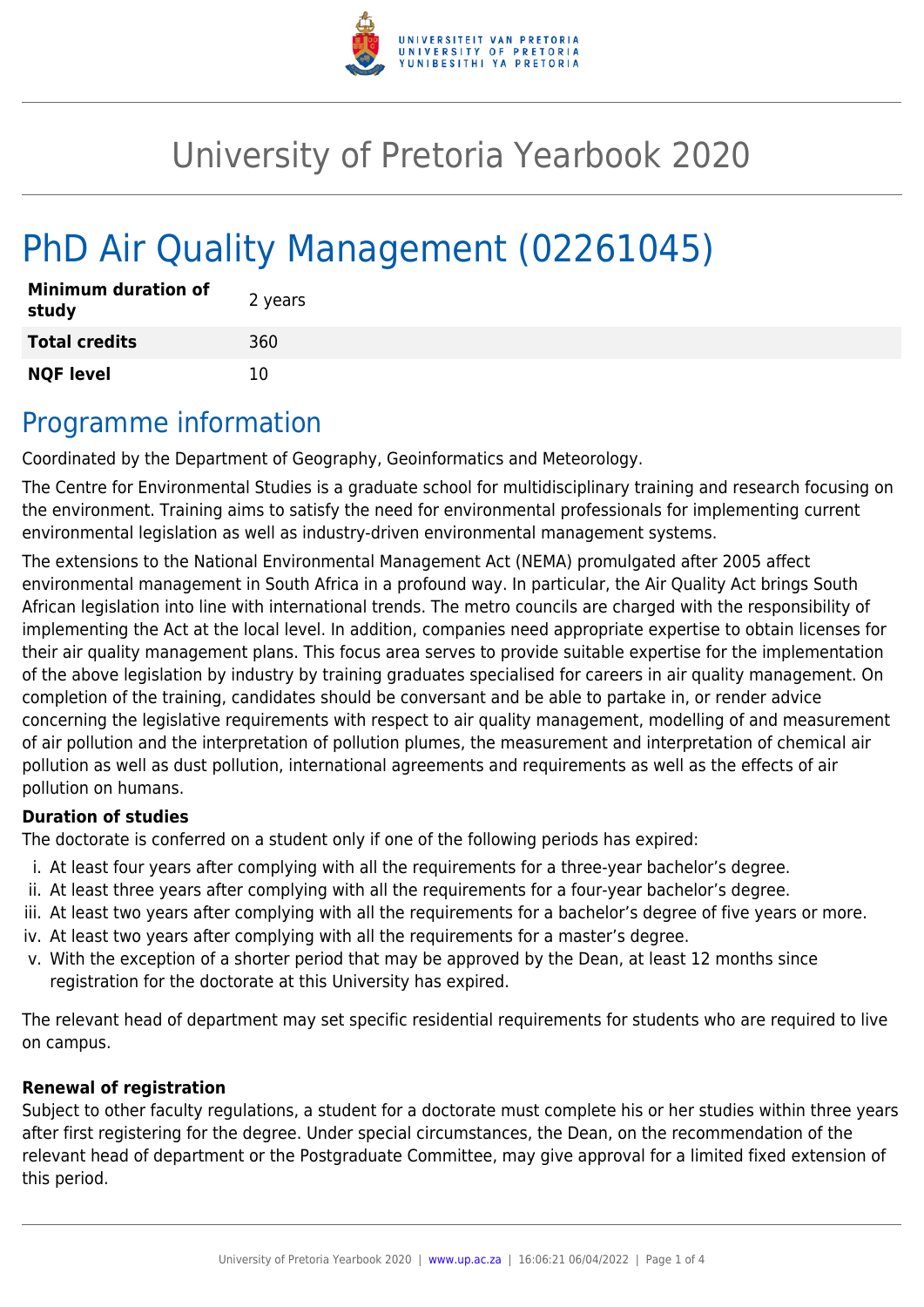

#### **Curriculum**

The curriculum for the PhD degree consists of the following:

- i. Theoretical knowledge of the major subject/s and such additional modules as may be prescribed.
- ii. A thesis.

#### **General**

Candidates are required to familiarise themselves with the General Regulations regarding the maximum duration of study and the requirements to submit an article/s for publication.

### Admission requirements

- MSc (Air Quality Management) or an equivalent degree
- Applicants need to prove that they published one research paper in an open scientific literature (i.e. peerreviewed professional research journals)
- At least a final grade point average of 65% for the preceding degree.
- SAQA evaluation compulsory. (NQF level 9 required)

## Examinations and pass requirements

- i. Consult the General Regulations that apply to the calculation of marks.
- ii. In order to obtain the PhD degree the candidate must:
- pass the examinations and the prescribed modules, as determined in the study programme;
- pass the thesis; and
- pass the final examination on the thesis and general subject knowledge.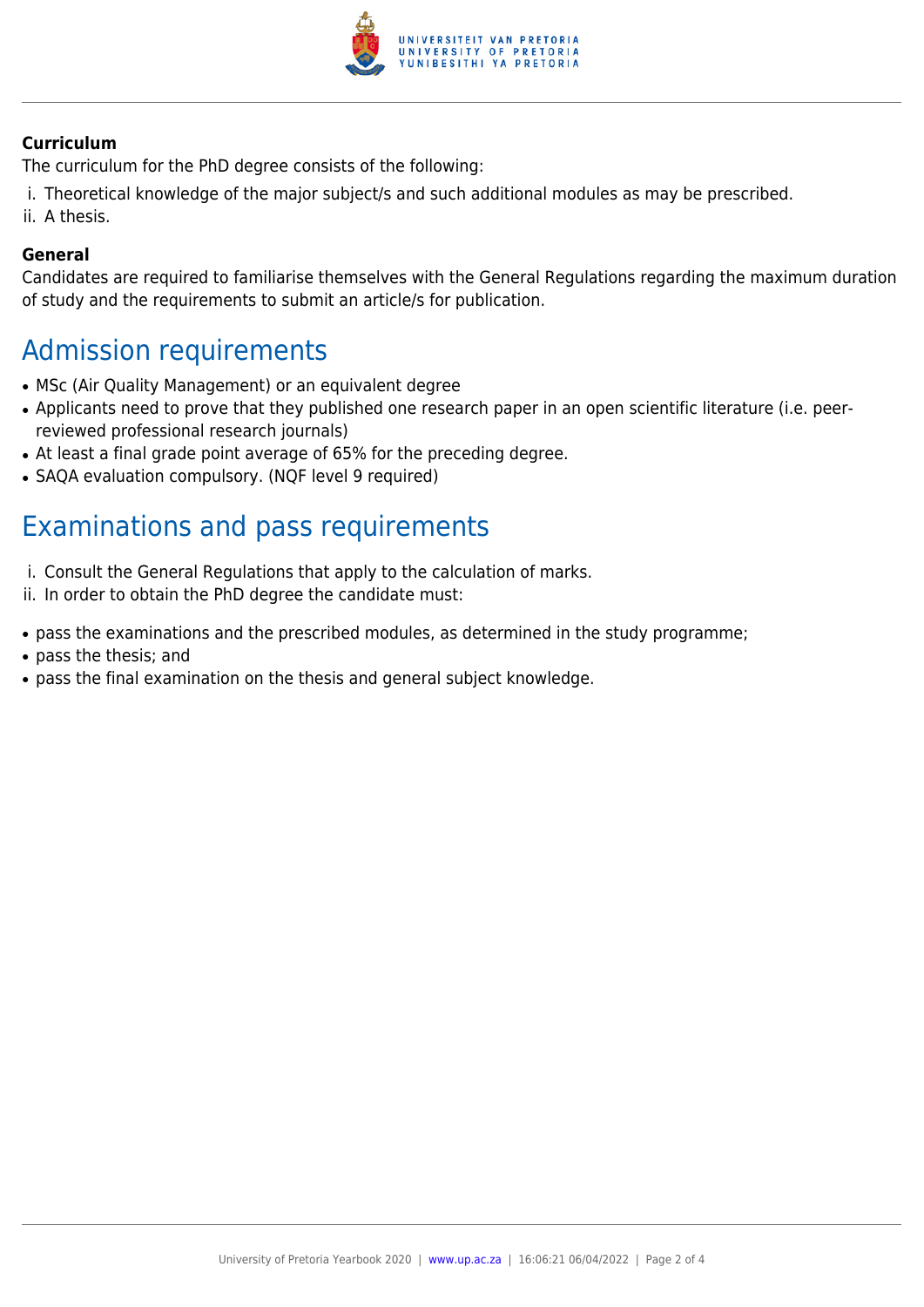

## Curriculum: Year 1

**Minimum credits: 360**

### **Core modules**

[Thesis: Air quality management 998](https://www.up.ac.za/faculty-of-education/yearbooks/2020/modules/view/ENV 998) (ENV 998) - Credits: 360.00